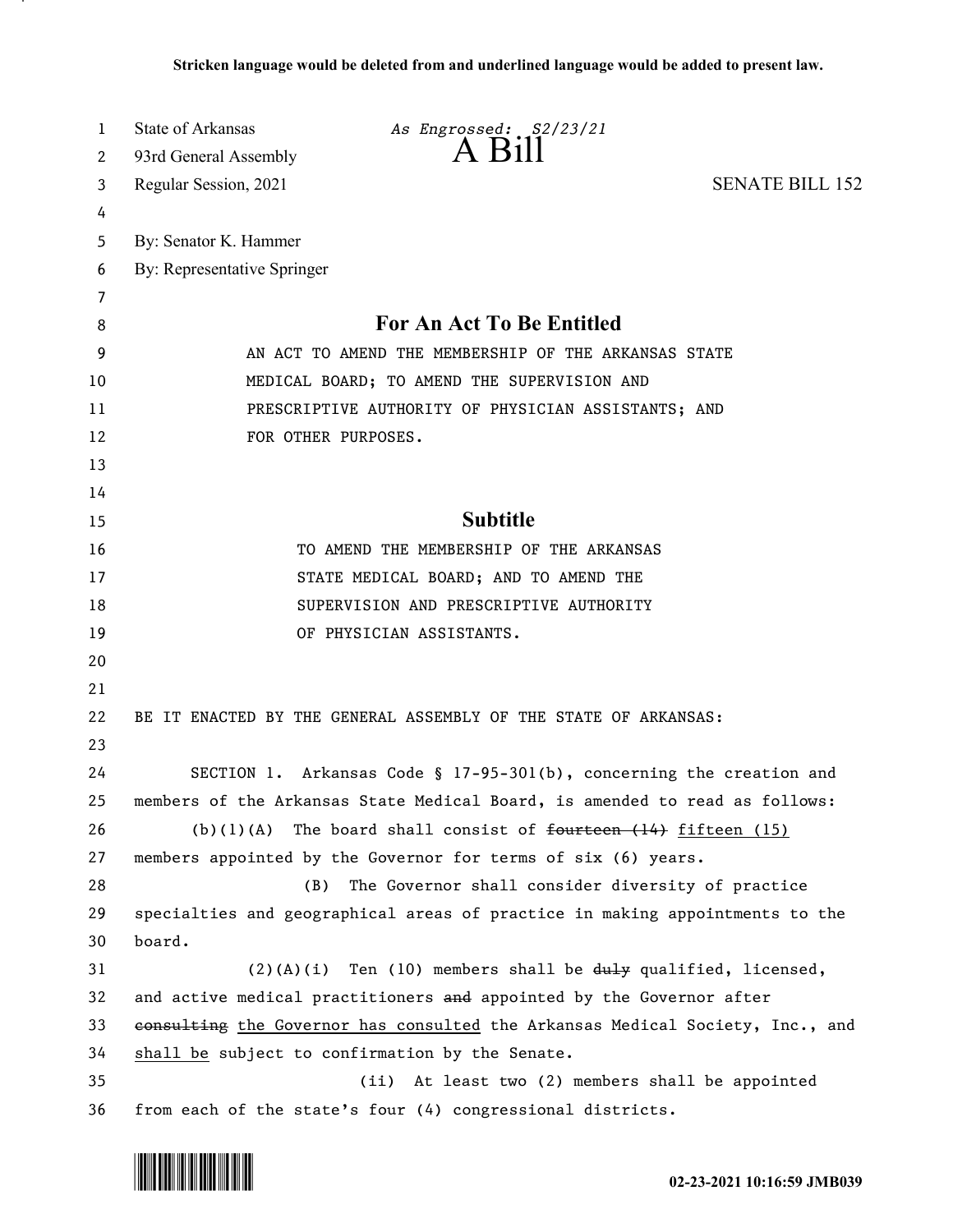(iii) Two (2) members shall be appointed at large. (B) Congressional district representation required under this subdivision (b)(2) shall be achieved by appointment as vacancies occur. (3) One (1) member shall be a licensed practicing physician in 5 this state and shall be appointed by the Governor eonsulting the Governor has consulted the Physicians' Section of the Arkansas Medical, Dental, and Pharmaceutical Association, Inc. and shall be subject to confirmation by the Senate. (4)(A) Two (2) members of the board shall not be actively engaged in or retired from the practice of medicine. (B) One (1) member shall represent consumers, and one (1) member shall be sixty (60) years of age or older and shall represent the elderly. (C) Both shall be appointed from the state at large subject to confirmation by the Senate. (D) The two (2) positions may not be held by the same person. (E) Both shall be full voting members but shall not participate in the grading of examinations. 20 (5) One (1) member shall be a duly qualified, licensed, and 21 practicing osteopathic physician and appointed after consulting the Arkansas Osteopathic Medical Association and shall be subject to confirmation by the Senate. (6) One (1) member shall be a qualified, licensed, and practicing physician assistant appointed by the Governor after the Governor has consulted with the Arkansas Academy of Physician Assistants and shall be subject to confirmation by the Senate. SECTION 2. Arkansas Code § 17-95-301(d), concerning the creation and members of the Arkansas State Medical Board, is amended to add an additional subdivision to read as follows: (5) In the event that a vacancy exists in the position of the licensed physician assistant appointed under subsection (b) of this section due to death, resignation, or other causes, a successor to the position shall be appointed by the Governor for the remainder of the term of the licensed physician assistant in the same manner as provided in this subchapter for the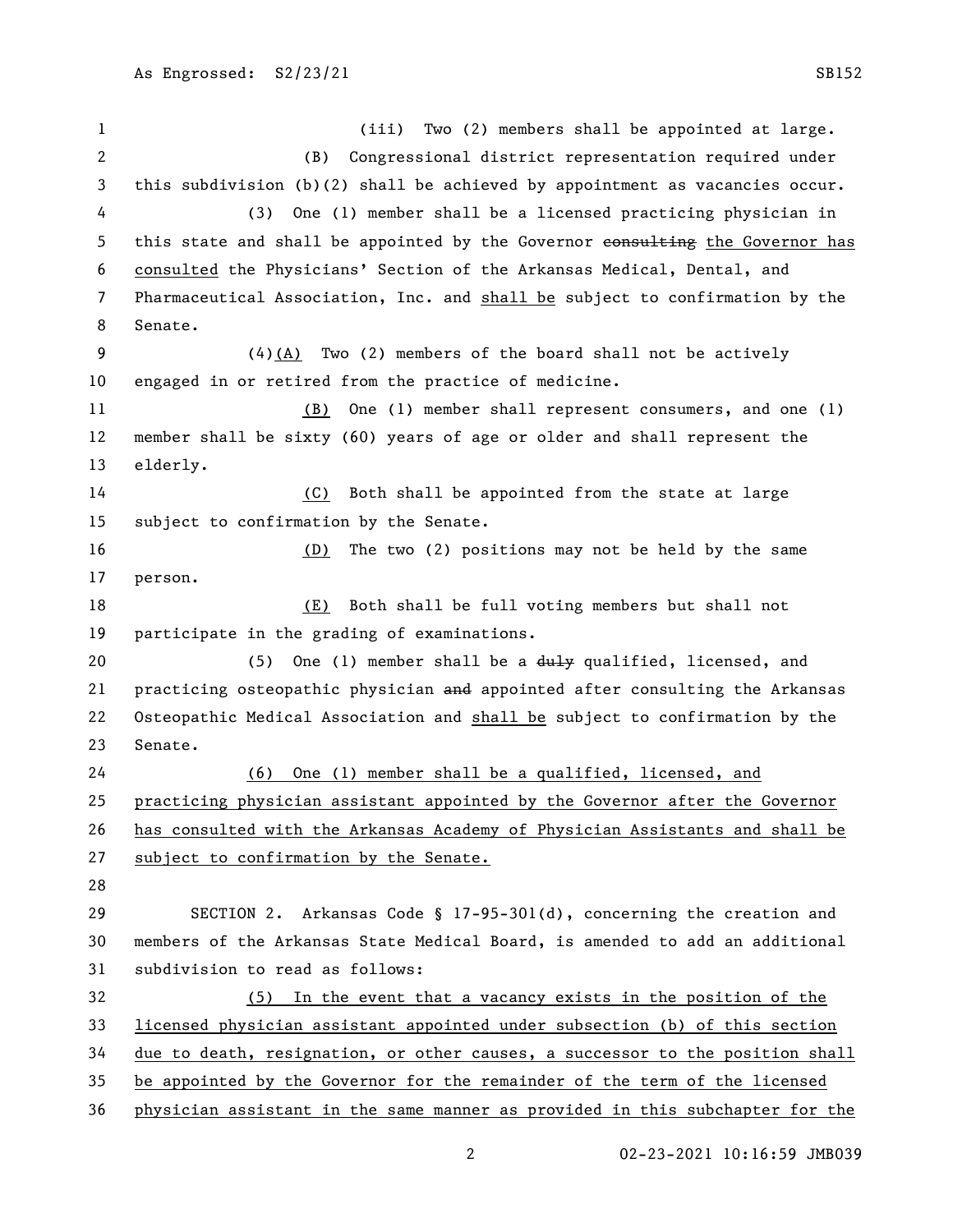```
1 initial appointment.
 2
 3 SECTION 3. Arkansas Code § 17-95-301(h)(1)(C)(i), concerning the 
4 creation and members of the Arkansas State Medical Board, is amended to read 
5 as follows:
 6 (C)(i) For any reason that would justify probation, 
7 suspension, or revocation of a physician's license to practice medicine under 
8 the Arkansas Medical Practices Act, § 17-95-201 et seq., § 17-95-301 et seq., 
9 and § 17-95-401 et seq., or for any reason that would justify probation,
10 suspension, or revocation of a physician assistant's license to practice 
11 under § 17-105-101 et seq., which shall be referred directly to the Division 
12 of Pharmacy Services and Drug Control of the Department of Health by the 
13 Governor for investigation as provided in § 17-80-106.
14
15 SECTION 4. Arkansas Code § 17-95-301, concerning the creation and 
16 members of the Arkansas State Medical Board, is amended to add an additional 
17 subsection to read as follows:
18 (i) A physician assistant appointed to the board shall:
19 (1) Remain in active practice for the full term of the 
20 appointment; or
21 (2) Resign if, with more than one (1) year remaining of the 
22 appointed term, the physician assistant is no longer actively practicing as a 
23 physician assistant.
24
25 SECTION 5. Arkansas Code § 17-95-801(a)(2)(A), concerning the members 
26 of the Physician Assistant Committee, is amended to read as follows:
27 (A) Three (3) members who shall be members of the board.
28 (i) Two (2) members as described in this subdivision 
29 (a)(2)(A) shall be physicians.
30 (ii) One (1) member as described in this subdivision 
31 (a)(2)(A) shall be a physician assistant; and
32
33 SECTION 6. Arkansas Code § 17-95-802 is amended to read as follows:
34 17-95-802. Duties of Physician Assistant Committee.
35 The Physician Assistant Committee shall review and make recommendations 
36 at the request of the Arkansas State Medical Board regarding all matters
```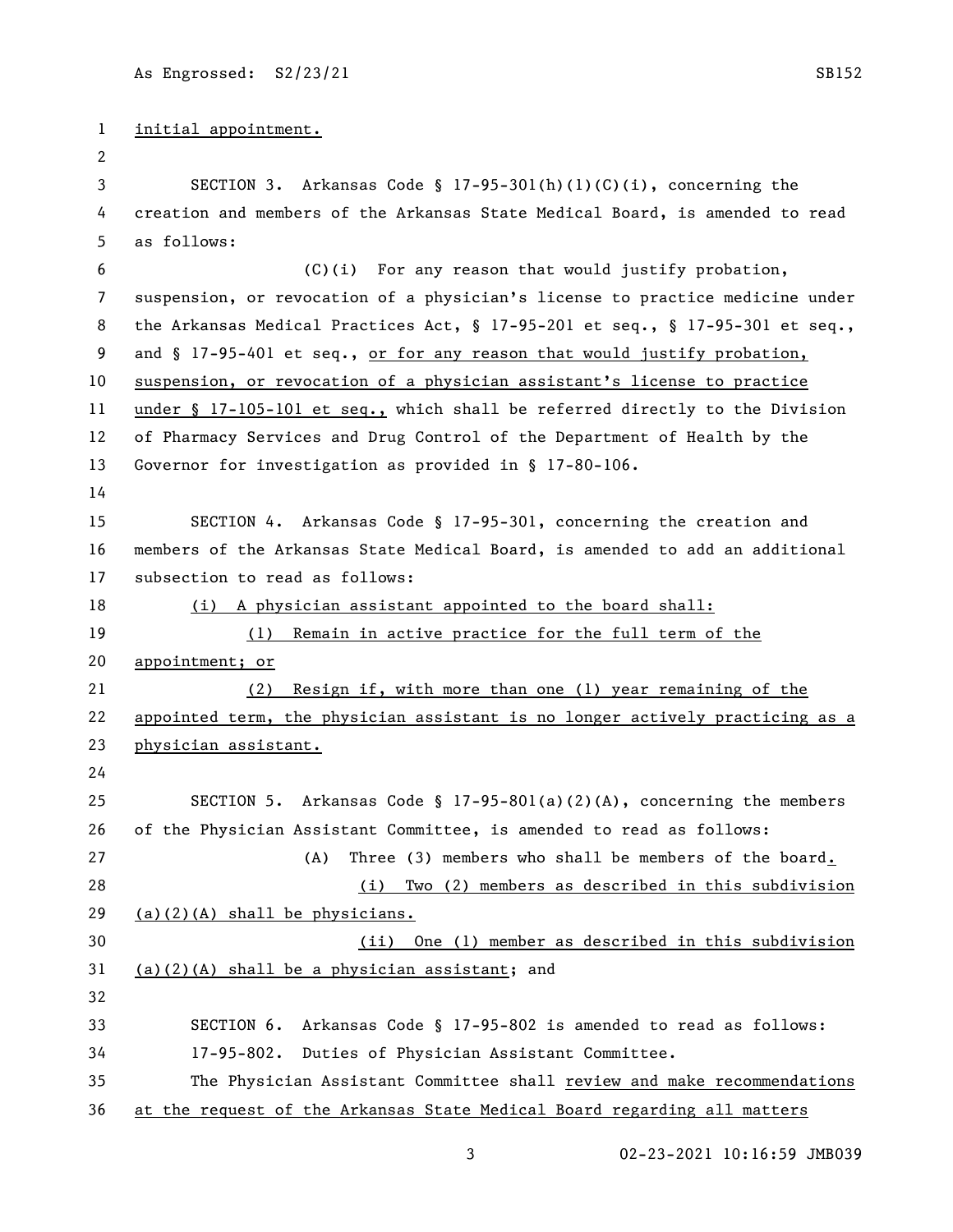| $\mathbf{1}$ | relating to physician assistants, including without limitation:               |
|--------------|-------------------------------------------------------------------------------|
| 2            | (1) Review all applications for physician assistants' licensure               |
| 3            | and for renewal of physician assistants' licensure;                           |
| 4            | (2) Review protocols between a physician assistant and a                      |
| 5            | supervising physician;                                                        |
| 6            | (3) Recommend to the Arkansas State Medical Board approval or                 |
| 7            | disapproval of applications submitted under subdivision (1) of this section   |
| 8            | and of protocols reviewed under subdivision (2) of this section; and          |
| 9            | (4) Recommend the approval, disapproval, or modification of the               |
| 10           | application for prescriptive privileges for a physician assistant.            |
| 11           | (1) Applications for licensure and renewal;                                   |
| 12           | (2) Disciplinary proceedings; and                                             |
| 13           | (3) Any other issues pertaining to the regulation and practice                |
| 14           | of physician assistants.                                                      |
| 15           |                                                                               |
| 16           | SECTION 7. Arkansas Code § 17-105-101(1), concerning the definition of        |
| 17           | "physician assistant", is amended to read as follows:                         |
| 18           | $(1)$ $(A)$ "Physician assistant" means a person healthcare                   |
| 19           | professional qualified by academic and clinical education and licensed by the |
| 20           | Arkansas State Medical Board to provide healthcare services and who has:      |
| 21           | $\frac{1}{2}$ Graduated from a physician assistant or                         |
| 22           | surgeon assistant program accredited by the American Medical Association's    |
| 23           | Committee on Allied Health Education and Accreditation or the Commission on   |
| 24           | Accreditation of Allied Health Education Programs for the education and       |
| 25           | training of physician assistants that has been approved by the Accreditation  |
| 26           | Review Commission on Education for the Physician Assistant or its successors; |
| 27           | and                                                                           |
| 28           | $(iii)(B)$ Passed the certifying examination                                  |
| 29           | administered by the National Commission on Certification of Physician         |
| 30           | Assistants.;                                                                  |
| 31           | The physician assistant is a dependent medical<br>(B)(C)                      |
| 32           | practitioner who:                                                             |
| 33           | Provides healthcare services under the<br>(i)                                 |
| 34           | supervision of a physician; and                                               |
| 35           | Works under a physician-drafted protocol<br>(ii)                              |
| 36           | approved by the Arkansas State Medical Board, which describes how the         |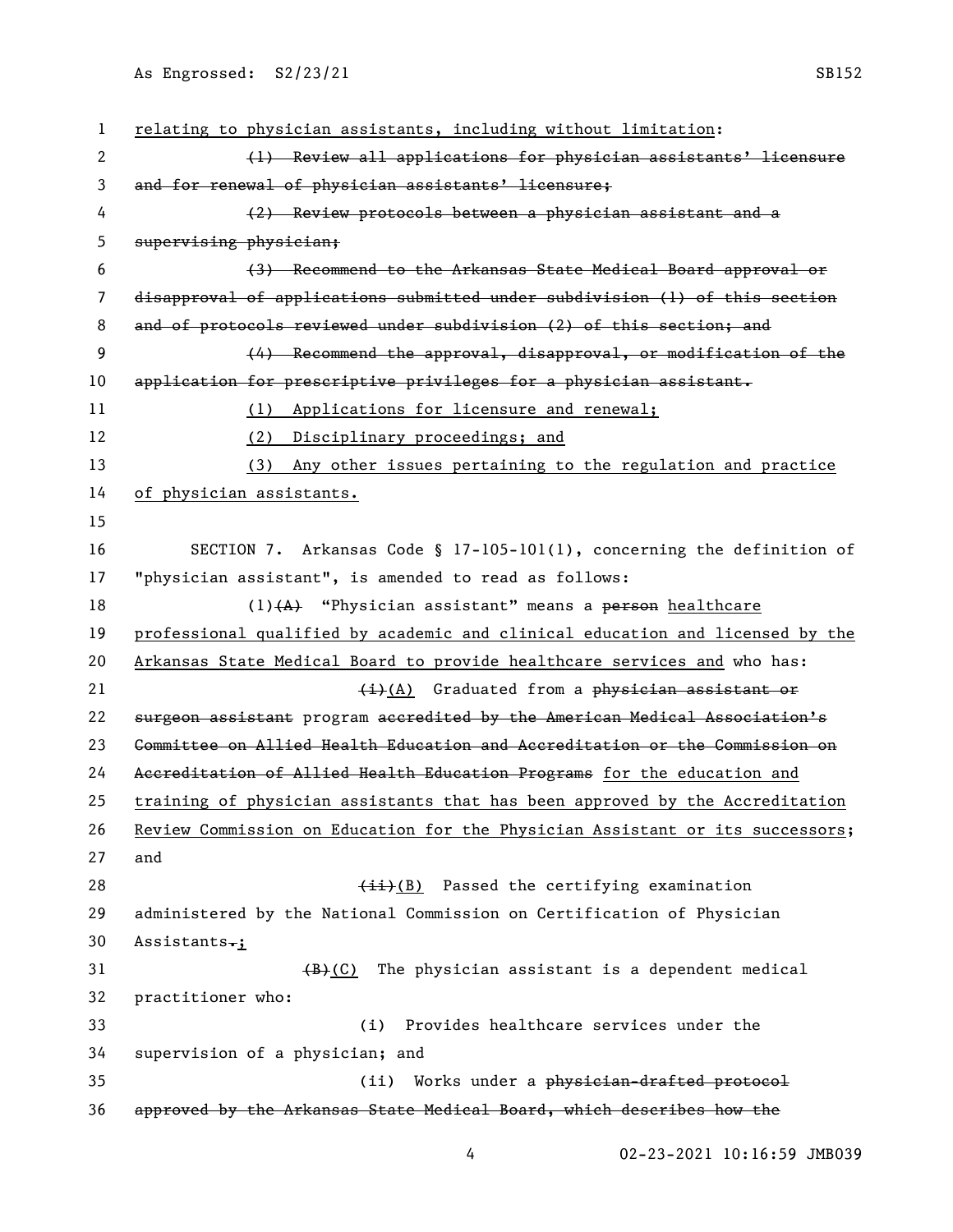As Engrossed: S2/23/21 SB152

 physician assistant and the physician will work together and any practice 2 guidelines required by the supervising physician a delegation agreement with a physician; SECTION 8. Arkansas Code § 17-105-102(b)(3), concerning the qualifications for licensure as a physician assistant, is amended to read as follows: (3) Has successfully completed an educational program for 9 physician assistants or surgeon assistants accredited by the Accreditation Review Commission on Education for the Physician Assistant or by its successor agency and has passed the Physician Assistant National Certifying Examination administered by the National Commission on Certification of Physician Assistants; SECTION 9. Arkansas Code § 17-105-106(1), concerning the exemption from licensure as a physician assistant, is amended to read as follows: (1) A physician assistant student enrolled in a physician 18 assistant or surgeon assistant educational program accredited by the 19 <del>Commission on Accreditation of Allied Health Education Programs</del> Accreditation Review Commission on Education for the Physician Assistant or by its successor agency; SECTION 10. Arkansas Code §§ 17-105-107 and 17-105-108 are amended to read as follows: 25 17-105-107. Scope of authority - Delegatory authority - Agent of supervising physician. 27 (a)(1) Physician assistants provide healthcare services with physician 28 supervision A physician assistant may provide healthcare services a physician assistant is licensed or otherwise authorized to perform under an agreement 30 with a supervising physician. The supervising physician shall be identified 31 on all prescriptions and orders. 32 (2) Physician assistants A physician assistant may perform those duties and responsibilities, including prescribing, ordering, and 34 administering drugs and medical devices, that are delegated by their 35 supervising physicians a supervising physician under an agreement determined *at the practice level.*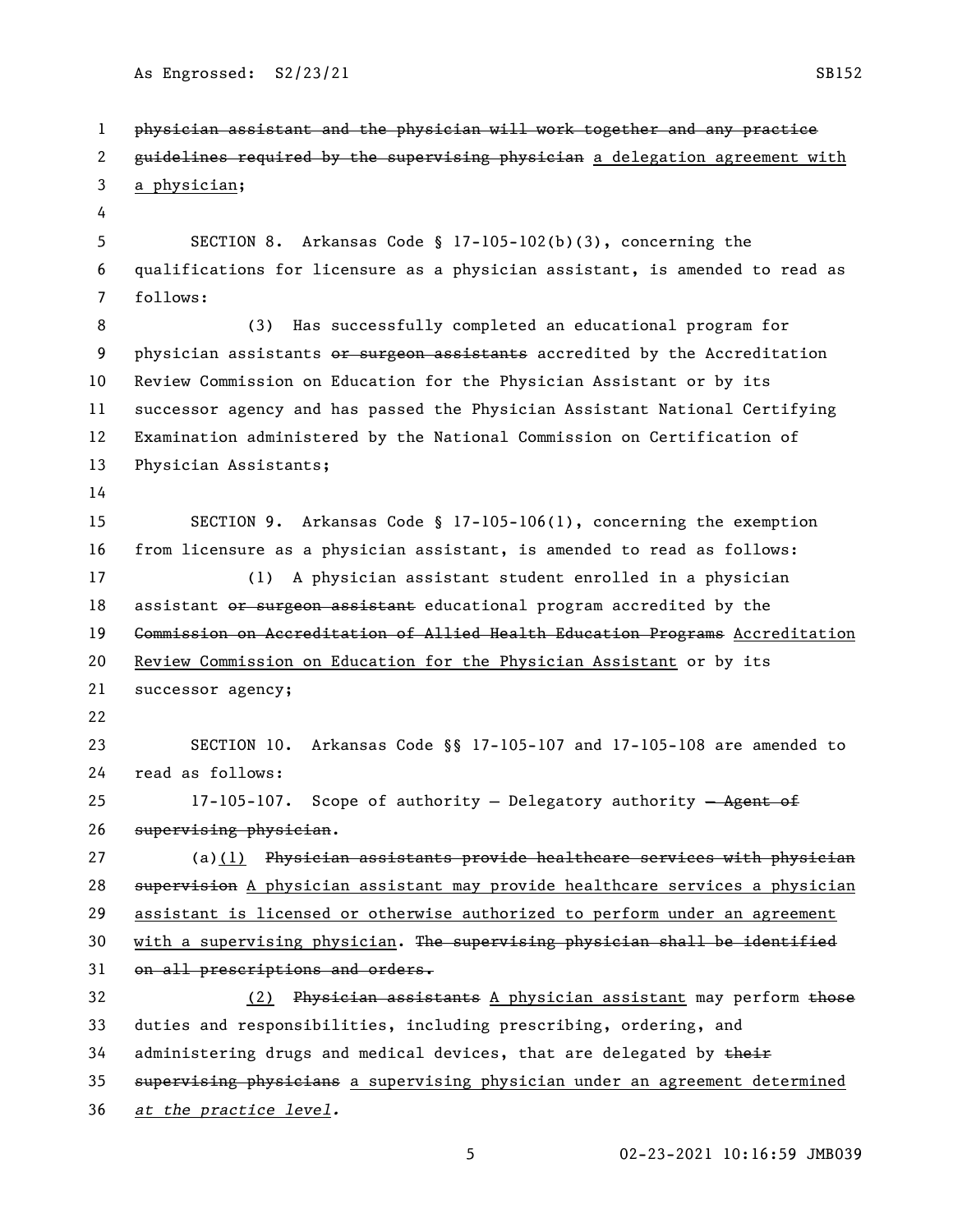| 1                     | (3) A supervising physician shall not delegate to a physician                 |
|-----------------------|-------------------------------------------------------------------------------|
| $\mathbf{2}^{\prime}$ | assistant the duty or responsibility to perform or induce an abortion.        |
| 3                     | Physician assistants shall be considered the agents of their<br>(b)           |
| 4                     | supervising physicians in the performance of all practice-related activities, |
| 5                     | including, but not limited to, the ordering of diagnostic, therapeutic, and   |
| 6                     | other medical services A physician assistant may provide medical services     |
| 7                     | delegated by a supervising physician when the service is within the skills of |
| 8                     | the physician assistant, forms a component of the supervising physician's     |
| 9                     | scope of practice, and is conducted under the supervision of the supervising  |
| 10                    | physician.                                                                    |
| 11                    | Physician assistants may perform healthcare services in any<br>(c)            |
| 12                    | setting authorized by the supervising physician in accordance with any        |
| 13                    | applicable facility policy.                                                   |
| 14                    | (d) Nothing in this chapter shall be construed to authorize a                 |
| 15                    | physician assistant to:                                                       |
| 16                    | (1) Examine the human eye or visual system for the purpose of                 |
| 17                    | prescribing glasses or contact lenses or the determination of the refractive  |
| 18                    | power for surgical procedures;                                                |
| 19                    | (2) Adapt, fill, duplicate, modify, supply, or sell contact                   |
| 20                    | lenses or prescription eye glasses; or                                        |
| 21                    | (3) Prescribe, direct the use of, or use any optical device in                |
| 22                    | connection with ocular exercises, vision training, or orthoptics.             |
| 23                    | (d) A physician assistant may pronounce death and may authenticate            |
| 24                    | with his or her signature a form that may be authenticated by a supervising   |
| 25                    | physician's signature as authorized under § 17-80-120.                        |
| 26                    |                                                                               |
| 27                    | 17-105-108. Prescriptive authority.                                           |
| 28                    | (a) $(1)$ Physicians supervising physician assistants may delegate            |
| 29                    | prescriptive authority to physician assistants to include receiving,          |
| 30                    | prescribing, ordering, and administering Schedule III-V Schedule II-V         |
| 31                    | controlled substances as described in the Uniform Controlled Substances Act,  |
| 32                    | § 5-64-101 et seq., and 21 C.F.R. Part 1300, all legend drugs, and all        |
| 33                    | nonschedule prescription medications and medical devices. All prescriptions   |
| 34                    | and orders issued by a physician assistant shall identify his or her          |
| 35                    | supervising physician.                                                        |
| 36                    | (2) A physician assistant's prescriptive authority extends to                 |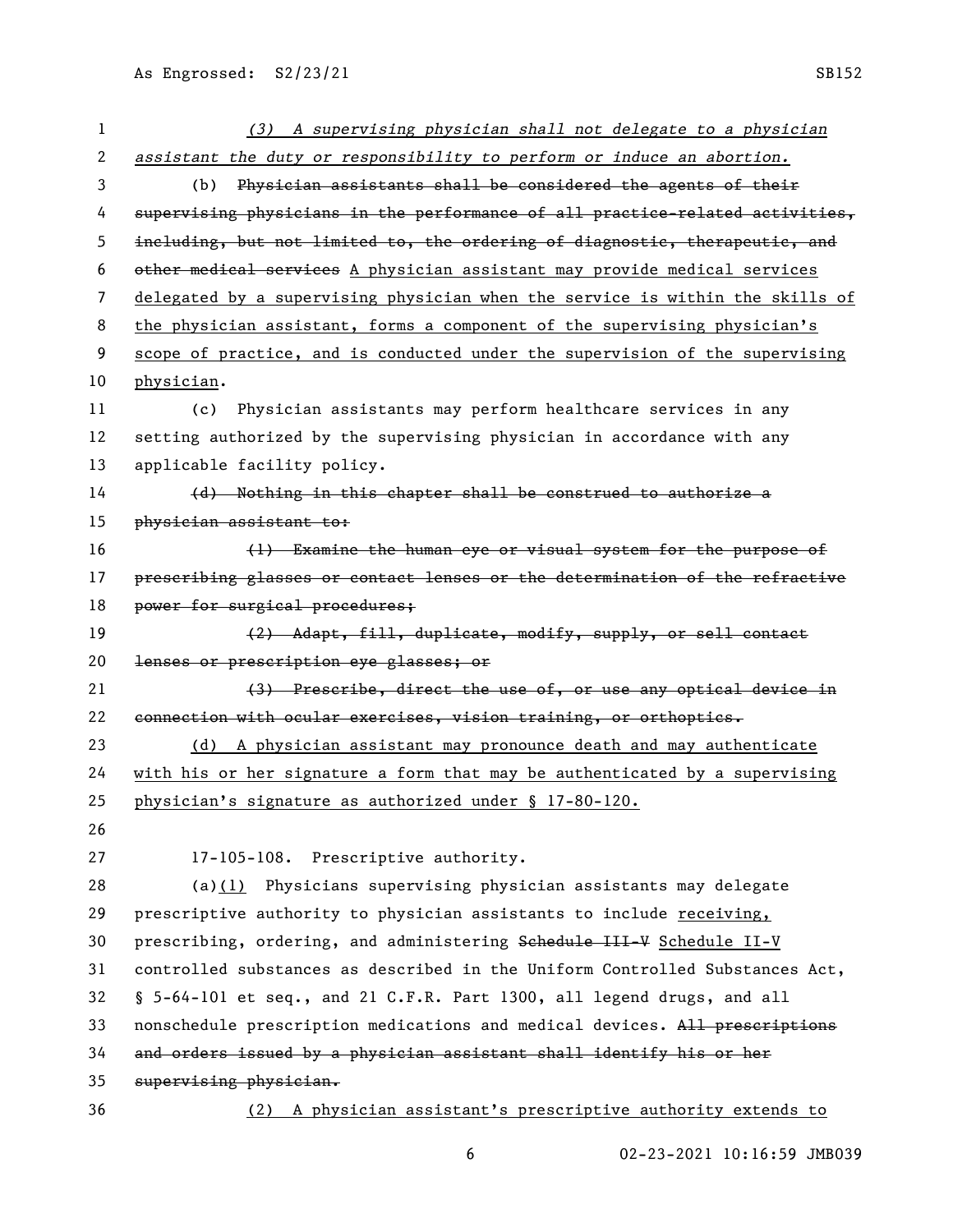| 1  | drugs listed in Schedule II only if the prescription is for:                  |
|----|-------------------------------------------------------------------------------|
| 2  | An opioid, if the prescription is only for a five-day<br>(A)                  |
| 3  | period or less; or                                                            |
| 4  | A stimulant, if the prescription meets the following<br>(B)                   |
| 5  | criteria:                                                                     |
| 6  | The prescription was originally initiated by a<br>(i)                         |
| 7  | physician;                                                                    |
| 8  | The physician has evaluated the patient within<br>(ii)                        |
| 9  | six (6) months before the physician assistant issues a prescription; and      |
| 10 | (iii) The prescription by the physician assistant is                          |
| 11 | to treat the same condition as the original prescription.                     |
| 12 | A physician assistant may prescribe hydrocodone combination<br>(b)            |
| 13 | products reclassified from Schedule III to Schedule II as of October 6, 2014, |
| 14 | if authorized by the physician assistant's supervising physician and in       |
| 15 | accordance with other requirements of this section.                           |
| 16 | At no time shall a physician assistant's level of prescriptive<br>(c)         |
| 17 | authority exceed that of the supervising physician.                           |
| 18 | Physician assistants who prescribe controlled substances shall<br>(d)         |
| 19 | register with the United States Drug Enforcement Administration as part of    |
| 20 | the United States Drug Enforcement Administration's Mid-Level Practitioner    |
| 21 | Registry, 21 C.F.R. Part 1300, 58 FR 31171-31175, and the Controlled          |
| 22 | Substances Act.                                                               |
| 23 | The Arkansas State Medical Board shall promptly adopt rules<br>(e)            |
| 24 | concerning physician assistants that are consistent with the board's rules    |
| 25 | governing the prescription of dangerous drugs and controlled substances by    |
| 26 | physicians.                                                                   |
| 27 |                                                                               |
| 28 | SECTION 11. Arkansas Code § 17-105-110 is amended to read as follows:         |
| 29 | 17-105-110. Supervising physician.                                            |
| 30 | A physician desiring to supervise a physician assistant must:                 |
| 31 | Be licensed in this state; and<br>(1)                                         |
| 32 | (2)(A) Notify the Arkansas State Medical Board of his or her                  |
| 33 | intent to supervise a physician assistant; and Enter into and maintain a      |
| 34 | written agreement with the physician assistant.                               |
| 35 | The agreement shall state that the physician shall:<br>(B)                    |
| 36 | (i) Exercise supervision over the physician                                   |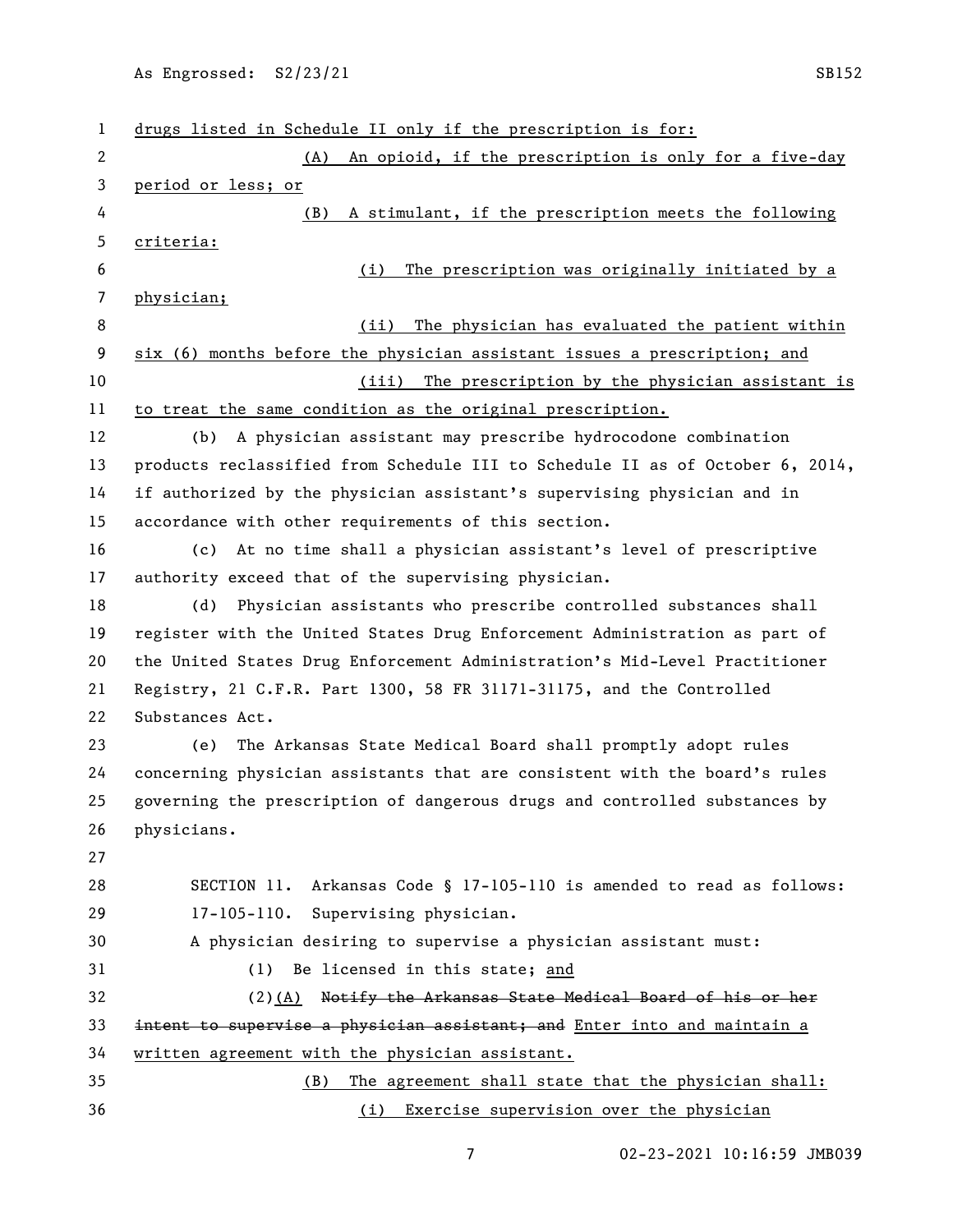As Engrossed: S2/23/21 SB152

| 1  | assistant in accordance with this section and rules adopted by the Arkansas   |
|----|-------------------------------------------------------------------------------|
| 2  | State Medical Board; and                                                      |
| 3  | Retain professional and legal responsibility<br>(ii)                          |
| 4  | for the care provided by the physician assistant.                             |
| 5  | The agreement shall be signed by the physician and the<br>(C)                 |
| 6  | physician assistant and updated annually.                                     |
| 7  | (3) Submit a statement to the board that he or she will exercise              |
| 8  | supervision over the physician assistant in accordance with any rules adopted |
| 9  | by the board.                                                                 |
| 10 |                                                                               |
| 11 | SECTION 12. Arkansas Code § 17-105-111 is repealed.                           |
| 12 | 17-105-111. Notification of intent to practice.                               |
| 13 | (a) Before initiating practice, a physician assistant licensed in this        |
| 14 | state must submit on forms approved by the Arkansas State Medical Board       |
| 15 | notification of such an intent. The notification shall include:               |
| 16 | (1) The name, business address, email address, and telephone                  |
| 17 | number of the supervising physician; and                                      |
| 18 | (2) The name, business address, and telephone number of the                   |
| 19 | physician assistant.                                                          |
| 20 | $(b)$ A physician assistant shall notify the board of any changes or          |
| 21 | additions in supervising physicians within ten (10) calendar days.            |
| 22 |                                                                               |
| 23 | SECTION 13. Arkansas Code § 17-105-113 is amended to read as follows:         |
| 24 | 17-105-113. Violation.                                                        |
| 25 | Following the exercise of due process, the Arkansas State Medical Board       |
| 26 | may discipline any physician assistant who:                                   |
| 27 | Fraudulently or deceptively obtains or attempts to obtain a<br>(1)            |
| 28 | license;                                                                      |
| 29 | Fraudulently or deceptively uses a license;<br>(2)                            |
| 30 | (3)<br>Violates any provision of this chapter or any rules adopted            |
| 31 | by the board pertaining to this chapter or any other laws or rules governing  |
| 32 | licensed healthcare professionals;                                            |
| 33 | Is convicted of a felony listed under § 17-3-102;<br>(4)                      |
| 34 | Is a habitual user of intoxicants or drugs to such an extent<br>(5)           |
| 35 | that he or she is unable to safely perform as a physician assistant;          |
| 36 | Has been adjudicated as mentally incompetent or has a mental<br>(6)           |
|    |                                                                               |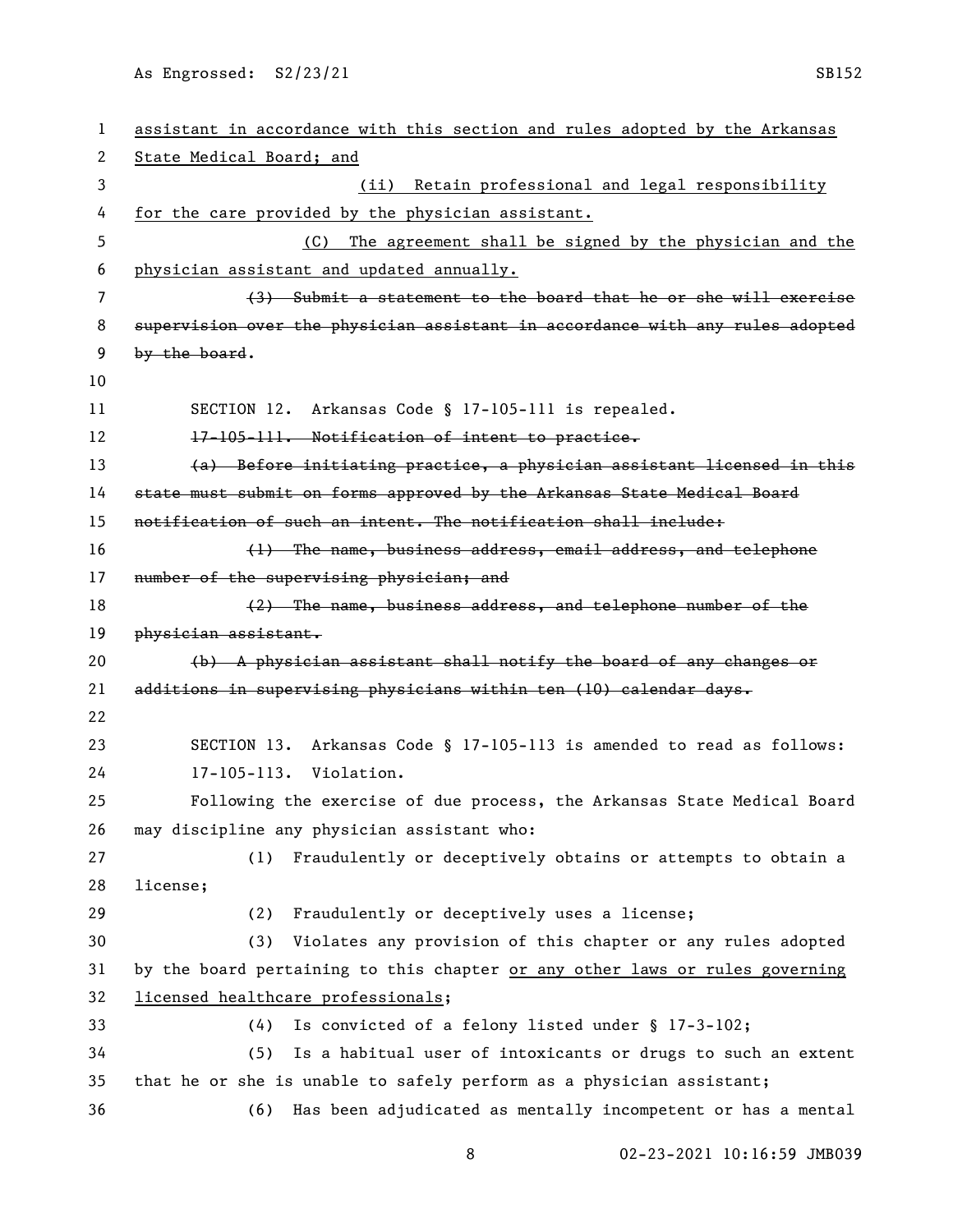condition that renders him or her unable to safely perform as a physician 2 assistant; or (7) Represents himself or herself as a physician; (8) Is negligent in practice as a physician assistant; (9) Demonstrates professional incompetence; (10) Violates patient confidentiality except as required by law; (11) Engages in conduct likely to deceive, defraud, or harm the public; (12) Engages in unprofessional or immoral conduct; (13) Prescribes, sells, administers, distributes, orders, or gives away a drug classified as a controlled substance for other than medically accepted therapeutic purposes; (14) Has been disciplined by this state or another state or jurisdiction for acts or conduct similar to acts or conduct that would constitute grounds for disciplinary action as defined in this section; or (15) Fails to cooperate with an investigation conducted by the board. SECTION 14. Arkansas Code § 17-105-115(a)(3), concerning title and practice protection of physician assistants, is amended to read as follows: (3) Acts as a physician assistant without being licensed by the Arkansas State Medical Board. SECTION 15. Arkansas Code § 17-105-116 is amended to read as follows: 17-105-116. Identification requirements. Physician assistants licensed under this chapter shall keep their 27 license available for inspection at their primary place of business practice and when engaged in their professional activities shall wear a name tag identifying themselves as a physician assistant. SECTION 16. Arkansas Code § 17-105-122(a), concerning physician assistant patient care orders, is amended to read as follows: (a) Patient care orders generated by a physician assistant shall be construed as having the same medical, health, and legal force and effect as 35 if the orders were generated by  $t$  their the physician assistant's supervising physician, provided that the supervising physician's name is identified in